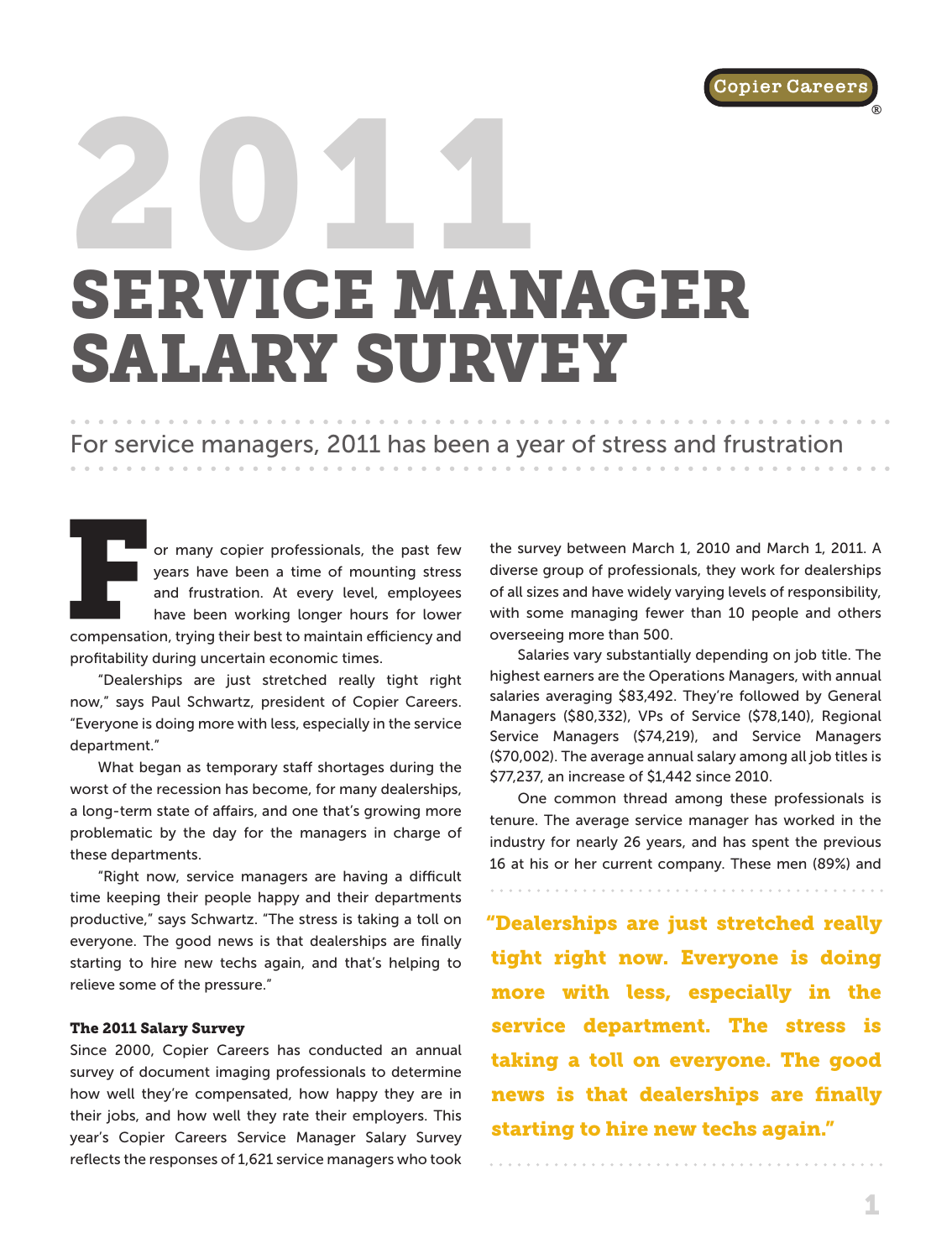women (11%) are among the last of the cradle-to-grave employees, with most of them expecting to finish out their careers in their current positions.

To the disappointment of some, these last years on the job are likely to be anything but calm. Between the rocky economy and the evolution of managed print services and managed networks, the next decade will be characterized by continued uncertainty and constant technical hurdles.

#### New Business Models Require New Skills

According to Schwartz, the weak economy and the managed services business model have combined to create a perfect storm of unpredictability for today's service managers.

#### Late Career Job Change?

This accumulated tension and uncertainty is putting significant strain on job satisfaction. One-third of service managers surveyed say they're either dissatisfied or very dissatisfied with all aspects of their jobs, and many say they're open to new employment opportunities. This year, 30 percent of respondents report that they're actively searching for new employment, 69 percent say they're passively searching, and only 1 percent say they're not looking for a new job at all.

Historically, there is little turnover among service managers. Despite the high numbers of people who say they're currently in the market for a new job, it's unlikely that many of them will actually leave their employers.

"From a service manager standpoint, it's much different to manage a dealership that's involved in MPS than it is to manage a traditional department. A lot of the old benchmarks just don't apply anymore. The new business model requires a completely new mindset and a substantially different skill set."

"These managers are overseeing service departments during a challenging economic period," Schwartz says. "At the same time, the industry is evolving at a rapid rate. It isn't totally decided yet how managed print services, managed networks, and the traditional copier service department are going to end up meshing."

These changes are putting significant pressure on service managers to rethink the way they run their departments.

"From a service manager standpoint, it's much different to manage a dealership that's involved in MPS than it is to manage a traditional department," says Schwartz. "A lot of the old benchmarks just don't apply anymore. The new business model requires a completely new mindset and a substantially different skill set."

Dealerships have clearly taken notice and are making efforts to encourage their service leadership to keep their skills fresh. Ten years ago, only 5 percent of service managers reported receiving bonuses for certification or training. Today that number has grown to 45 percent, and we can expect it to keep increasing as the managed service model trickles down to the smallest dealerships.

Though most service managers are genuinely frustrated with their current situations, the big problems that plague them now—understaffed service departments, the weak economy, and the managed services learning curve—are rampant throughout the industry. Signing on with a new employer may provide a change of scenery; however, it's unlikely to deliver the kind of substantial relief service managers are seeking.

#### Today's Challenge, Tomorrow's Opportunity

If the past few years have taught us anything, it's that uncertainty and change are inevitable. Service departments are transforming rapidly, and what seem like setbacks today may actually be something else entirely: growing pains.

As the economy recovers and the managed services model matures, the experience of managing a copier service department is bound to change. It may not get any easier. In fact, it's almost certain to become more complex. But for service managers who are able to see opportunities instead of problems, whatever changes occur are bound to be for the better. -CC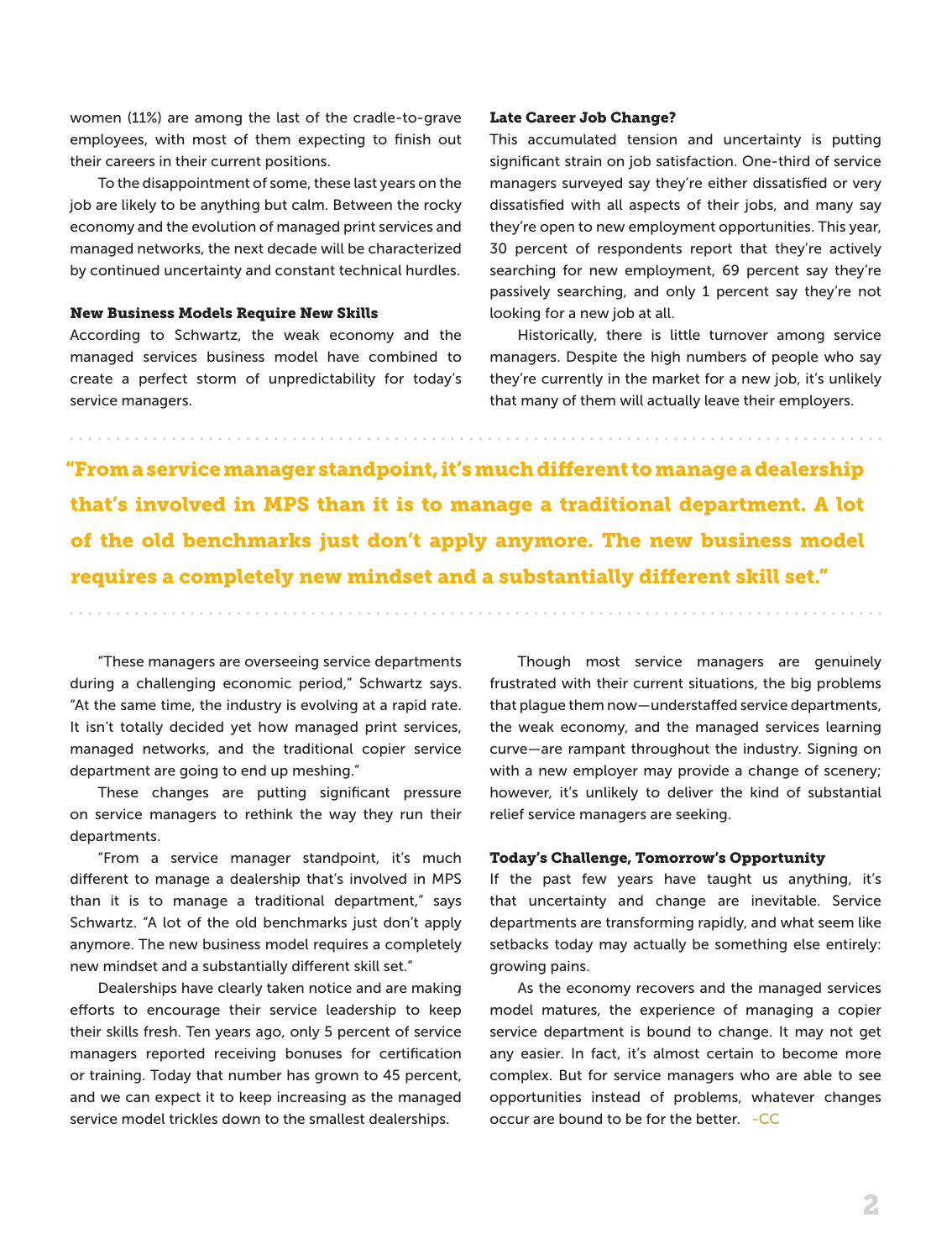copier service managers<br>participated in this year's<br>calary survey. participated in this year's salary survey.

Respondents included service managers (41%), operations managers (16%), VPs of service (16%), general managers (15%), and regional service managers (12%).



# How many employees do you supervise?

- 24%
- 11-20 employees 22%
- 21-50 employees 20%
- 51-100 employees 18%
- 101-200 employees 7%
- 201-500 employees 9%

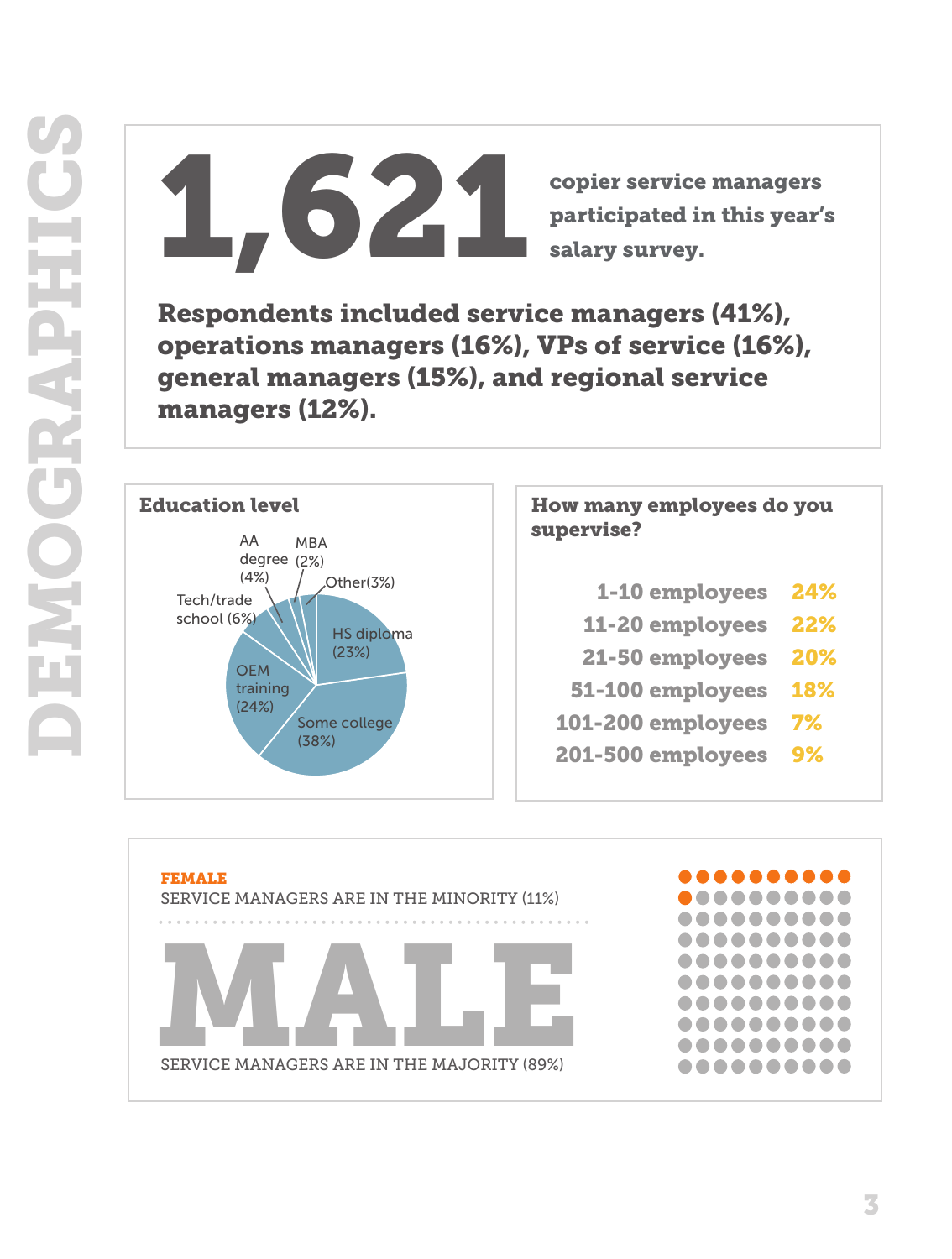This year, 401(k) matches fell to 14%, an all-time low. Health benefits, however, remained high: 99% of service managers receive health insurance through their employers.

One area of major growth was education: 45% of service managers received bonuses for training or certification.



| 2011 compensation, by job title |          |  |
|---------------------------------|----------|--|
| <b>Operations manager</b>       | \$83,492 |  |
| General manager                 | \$80,332 |  |
| VP of service                   | \$78,140 |  |
| Regional service manager        | \$74,219 |  |
| Service manager                 | \$70,002 |  |
|                                 |          |  |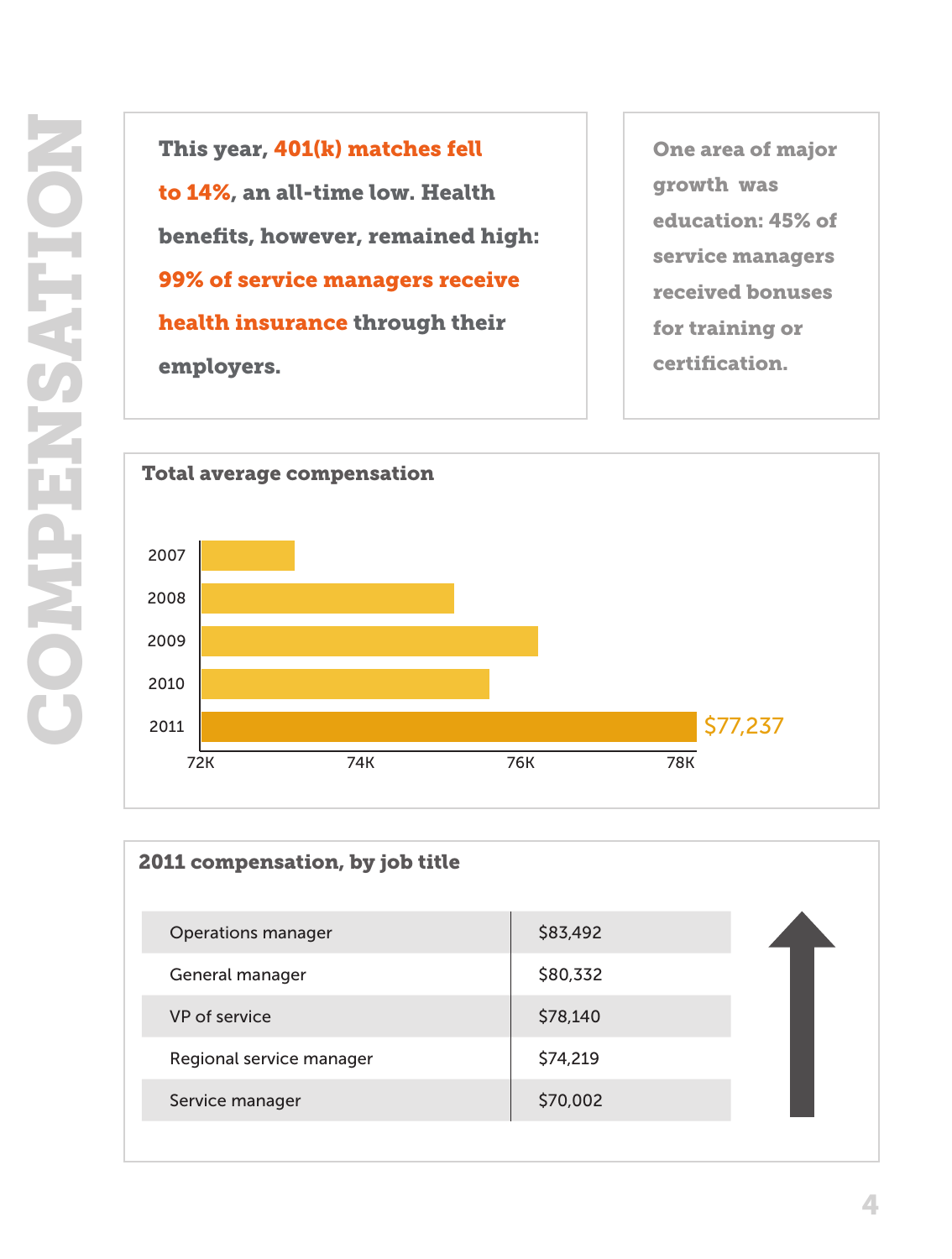managed print services and managed networks, the next decade will be characterized by continued uncertainty and constant technical hurdles.